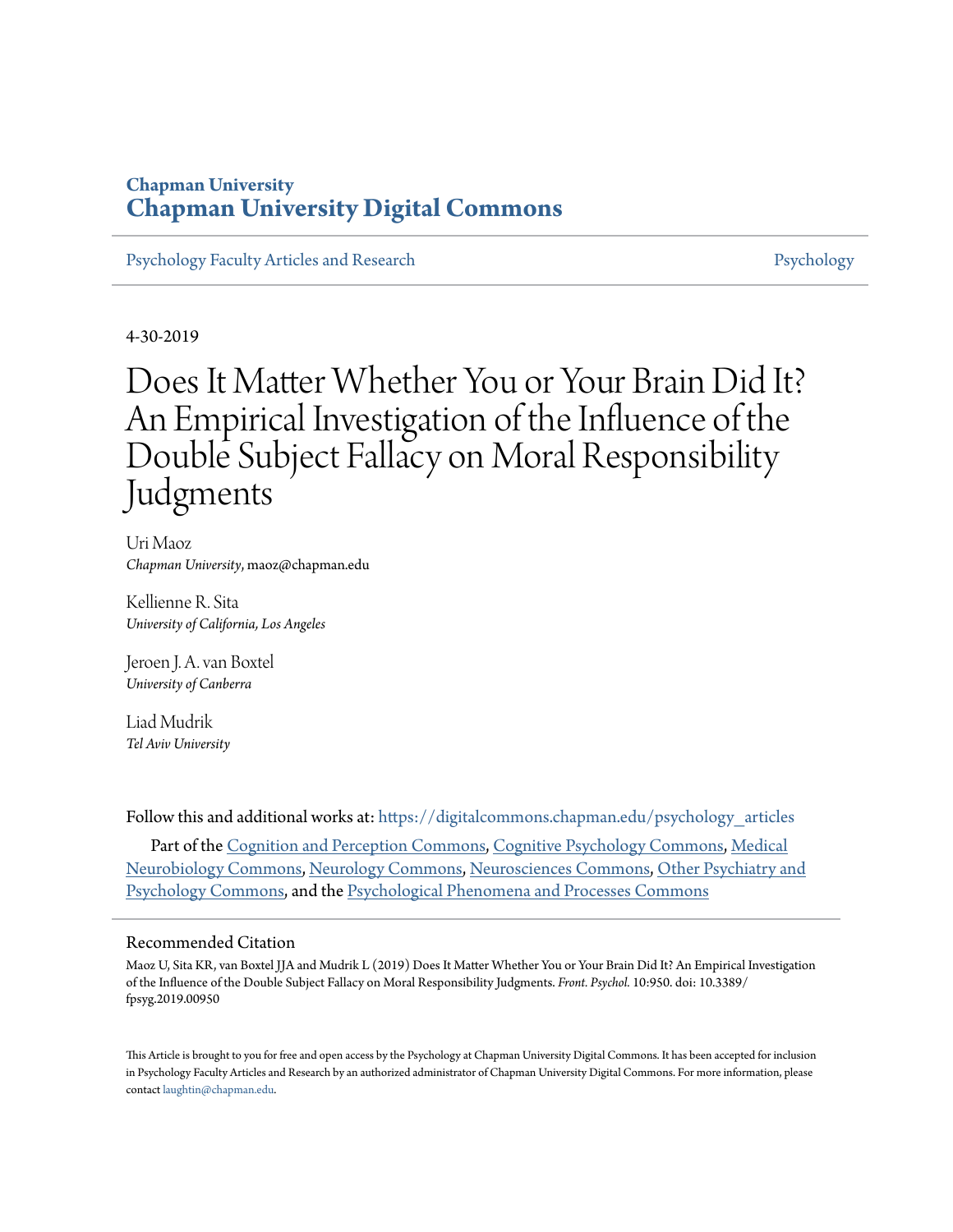# Does It Matter Whether You or Your Brain Did It? An Empirical Investigation of the Influence of the Double Subject Fallacy on Moral Responsibility Judgments

### **Comments**

This article was originally published in *Frontiers in Psychology*, volume 10, in 2019. [DOI: 10.3389/](https://doi.org/10.3389/fpsyg.2019.00950) [fpsyg.2019.00950](https://doi.org/10.3389/fpsyg.2019.00950)

**Creative Commons License [Creative](https://creativecommons.org/licenses/by/4.0/) This work is licensed under a** [Creative Commons Attribution 4.0 License.](https://creativecommons.org/licenses/by/4.0/)

**Copyright** The authors

License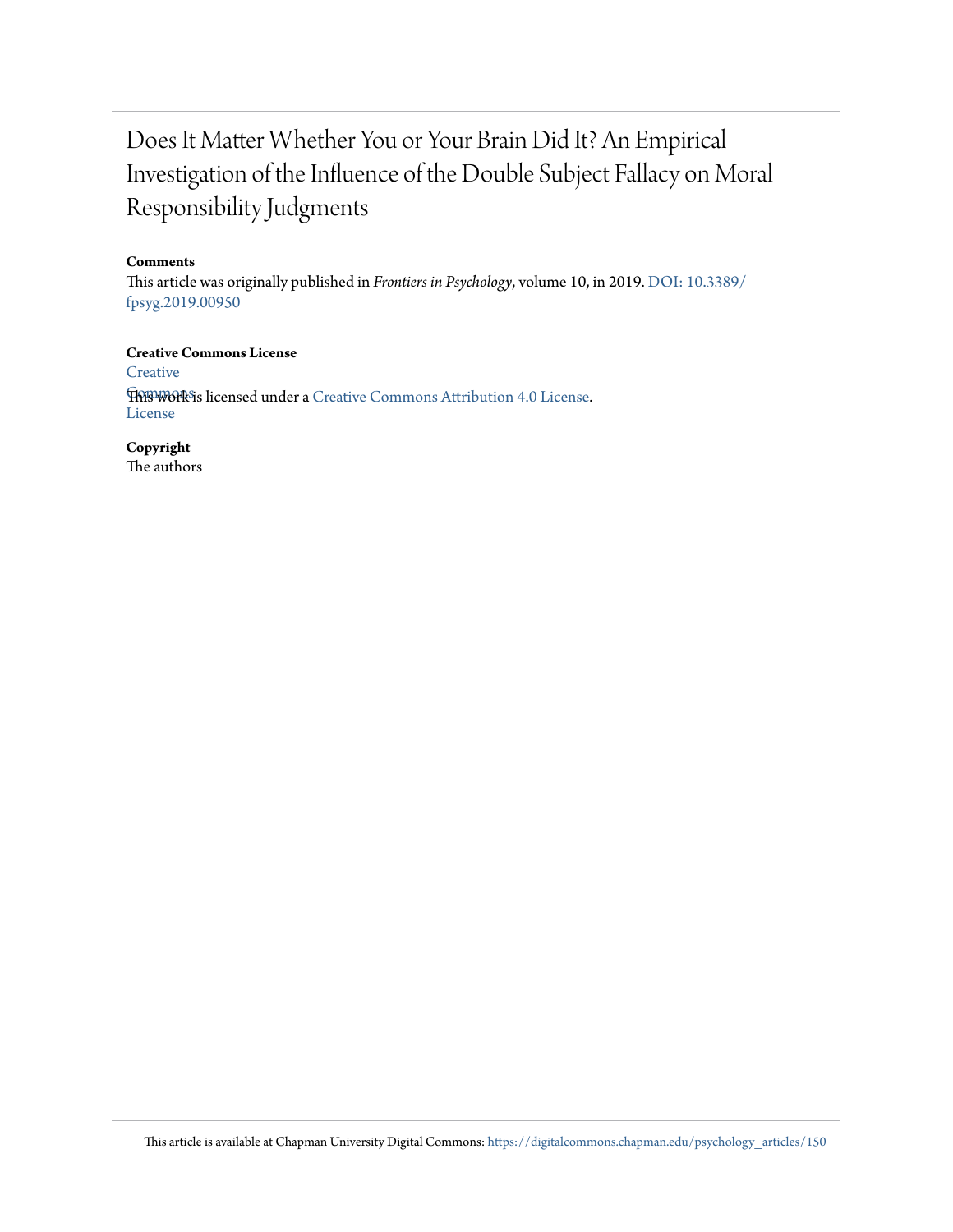



# Does It Matter Whether You or Your Brain Did It? An Empirical [Investigation of the Influence of the](https://www.frontiersin.org/articles/10.3389/fpsyg.2019.00950/full) Double Subject Fallacy on Moral Responsibility Judgments

### [Uri Maoz](http://loop.frontiersin.org/people/26219/overview)<sup>1,2,3,4,5\*</sup>, [Kellienne R. Sita](http://loop.frontiersin.org/people/656140/overview)<sup>4</sup>, [Jeroen J. A. van Boxtel](http://loop.frontiersin.org/people/17864/overview)<sup>6,7,8</sup> and [Liad Mudrik](http://loop.frontiersin.org/people/117446/overview)<sup>9,10</sup>

<sup>1</sup> Department of Psychology, Crean College of Health and Behavioral Science, Chapman University, Orange, CA, United States, <sup>2</sup> Schmid College of Science and Technology, Chapman University, Orange, CA, United States, <sup>3</sup> Institute for Interdisciplinary Brain and Behavioral Sciences, Chapman University, Orange, CA, United States, <sup>4</sup> Department of Psychology, University of California, Los Angeles, Los Angeles, CA, United States, <sup>5</sup> Division of Humanities and Social Science, California Institute of Technology, Pasadena, CA, United States, <sup>6</sup> School of Psychology, Faculty of Health, University of Canberra, Canberra, ACT, Australia, 7 School of Psychological Sciences, Faculty of Medicine, Nursing and Health Sciences, Monash University, Clayton, VIC, Australia, <sup>8</sup> Monash Institute of Cognitive and Clinical Neurosciences, Monash University, Clayton, VIC, Australia, <sup>9</sup> Sagol School of Neuroscience, Tel Aviv University, Tel Aviv, Israel, <sup>10</sup> School of Psychological Sciences, Tel Aviv University, Tel Aviv, Israel

### **OPEN ACCESS**

### Edited by:

Sebo Uithol, Radboud University, Netherlands

### Reviewed by:

Alexandre Foncelle, INSERM U1028 Centre de Recherche en Neurosciences de Lyon, France Francois Quesque, INSERM U1028 Centre de Recherche en Neurosciences de Lyon, France

> \*Correspondence: Uri Maoz maoz@chapman.edu

### Specialty section:

This article was submitted to Cognitive Science, a section of the journal Frontiers in Psychology

Received: 19 December 2018 Accepted: 09 April 2019 Published: 30 April 2019

### Citation:

Maoz U, Sita KR, van Boxtel JJA and Mudrik L (2019) Does It Matter Whether You or Your Brain Did It? An Empirical Investigation of the Influence of the Double Subject Fallacy on Moral Responsibility Judgments. Front. Psychol. 10:950. doi: [10.3389/fpsyg.2019.00950](https://doi.org/10.3389/fpsyg.2019.00950) Despite progress in cognitive neuroscience, we are still far from understanding the relations between the brain and the conscious self. We previously suggested that some neuroscientific texts that attempt to clarify these relations may in fact make them more difficult to understand. Such texts—ranging from popular science to high-impact scientific publications—position the brain and the conscious self as two independent, interacting subjects, capable of possessing opposite psychological states. We termed such writing 'Double Subject Fallacy' (DSF). We further suggested that such DSF language, besides being conceptually confusing and reflecting dualistic intuitions, might affect people's conceptions of moral responsibility, lessening the perception of guilt over actions. Here, we empirically investigated this proposition with a series of three experiments (pilot and two preregistered replications). Subjects were presented with moral scenarios where the defendant was either (1) clearly guilty, (2) ambiguous, or (3) clearly innocent while the accompanying neuroscientific evidence about the defendant was presented using DSF or non-DSF language. Subjects were instructed to rate the defendant's guilt in all experiments. Subjects rated the defendant in the clearly guilty scenario as guiltier than in the two other scenarios and the defendant in the ambiguously described scenario as guiltier than in the innocent scenario, as expected. In Experiment 1 ( $N = 609$ ), an effect was further found for DSF language in the expected direction: subjects rated the defendant less guilty when the neuroscientific evidence was described using DSF language, across all levels of culpability. However, this effect did not replicate in Experiment 2 ( $N = 1794$ ), which focused on different moral scenario, nor in Experiment 3 ( $N = 1810$ ), which was an exact replication of Experiment 1. Bayesian analyses yielded strong evidence against the existence of an effect of DSF language on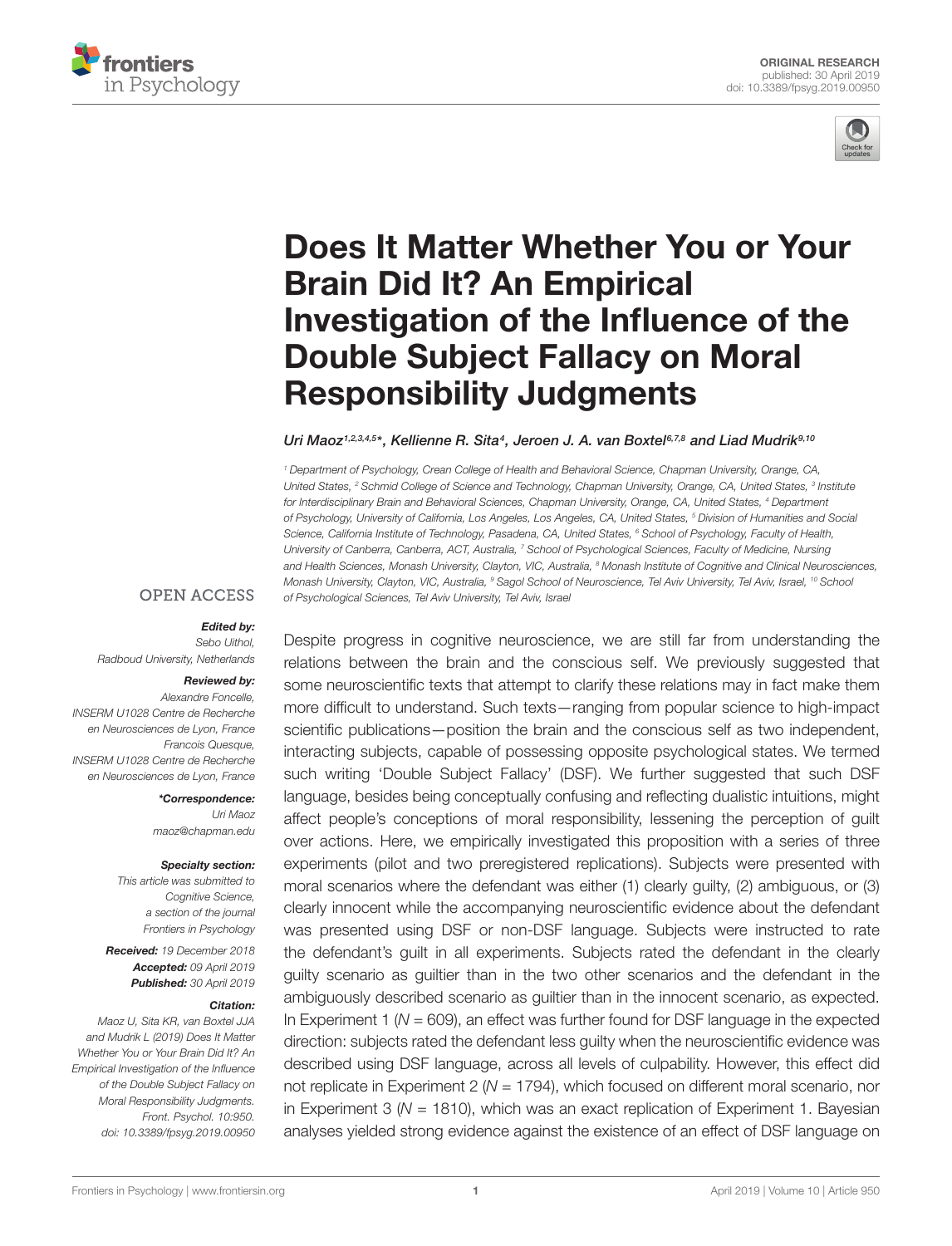the perception of guilt. Our results thus challenge the claim that DSF language affects subjects' moral judgments. They further demonstrate the importance of good scientific practice, including preregistration and—most critically—replication, to avoid reaching erroneous conclusions based on false-positive results.

Keywords: closet dualism, "my brain made me do it," moral responsibility, conceptual confusions in neuroscience, moral scenarios, Double Subject Fallacy

## INTRODUCTION

The neuroscientific study of voluntary action sparked an ongoing debate, both inside and outside of academia, about the intricate relations between the conscious self and the brain. How is our conscious experience of deciding related to the neural processes that mediate this decision? Does consciousness play a causal role in the processes that lead to action? And, if it does not, might our common notions of free will be nothing more than an illusion [\(Libet,](#page-12-0) [1985;](#page-12-0) [Wegner and Wheatley,](#page-12-1) [1999;](#page-12-1) [Wegner,](#page-12-2) [2002;](#page-12-2) [Caruso,](#page-11-0) [2013\)](#page-11-0)?

These discussions and debates were sometimes accompanied by various conceptual confusions. As science has been providing more insight into the human brain, scholars and the lay public began shifting the way they describe the brain and its relations to the self, not always appropriately. In popular science books and debates, which commonly lay the foundation on which lay perceptions of neuroscience are formed, the brain is often described as separate from the self, and—critically—as capable of interacting with the self while possessing opposing psychological states to those held by the self [\(Damasio,](#page-12-3) [1994;](#page-12-3) [LeDoux,](#page-12-4) [2003;](#page-12-4) [Gazzaniga,](#page-12-5) [2006;](#page-12-5) [Frith,](#page-12-6) [2007;](#page-12-6) [Rizzolatti and](#page-12-7) [Sinigaglia,](#page-12-7) [2008\)](#page-12-7). But such writing is not limited to popular science. It can often, and quite strikingly, be found in scientific papers published in leading journals [\(Libet et al.,](#page-12-8) [1983;](#page-12-8) [Keysers](#page-12-9) [and Perrett,](#page-12-9) [2002;](#page-12-9) [Pearson and Clifford,](#page-12-10) [2005;](#page-12-10) [Cerf et al.,](#page-12-11) [2010;](#page-12-11) [Simon and Gogotsi,](#page-12-12) [2010\)](#page-12-12). (For a full discussion, see [Mudrik and Maoz,](#page-12-13) [2014.](#page-12-13)) Echoes of this type of writing can also be found in the increasing use of neuroscientific evidence in courtrooms [\(Garland and Glimcher,](#page-12-14) [2006;](#page-12-14) [Chandler,](#page-12-15) [2016;](#page-12-15) [Meixner,](#page-12-16) [2016\)](#page-12-16), typically as part of the "my brain made me do it" defense [\(Morse,](#page-12-17) [2004;](#page-12-17) [Gazzaniga,](#page-12-5) [2006;](#page-12-5) [Sternberg,](#page-12-18) [2010;](#page-12-18) [Maoz and Yaffe,](#page-12-19) [2015\)](#page-12-19).

We previously defined such writing, which separates the brain from the conscious self and ascribes divergent psychological states to them, as the "Double Subject Fallacy" (DSF; [Mudrik](#page-12-13) [and Maoz,](#page-12-13) [2014\)](#page-12-13). These psychological states can be more than just divergent and even oppose one another (e.g., "the brain knows our decisions before we do," [Gazzaniga,](#page-12-5) [2006\)](#page-12-5). This type of writing implies that there are two intentional subjects, the person (or self) and the person's brain, capable of interacting with one another and having different mental states, like not knowing and knowing, respectively. And so, both the self and the brain are assigned with psychological predicates and intentional states, as if these are two different subjects. We claim (also following the mereological fallacy; [Bennett and Hacker,](#page-11-1) [2005\)](#page-11-1) that the DSF is a form of conceptual confusion that stems from remnants of Cartesian dualism in modern science, despite scientists' repeated

claims to hold materialistic views. In this new "closet-dualism," the mind-body dichotomy is replaced by a self-brain dualism.

It is noteworthy that it is generally rather easy to eliminate DSF language. For example, ". . .it seems the brain knows our decisions before we do." [\(Gazzaniga,](#page-12-5) [2006,](#page-12-5) p. 45) could be rephrased as ". . .it seems that decision processes are carried out unconsciously before we have conscious access to them." It is perhaps longer, but certainly more precise. Similarly, "Our brain doesn't tell us everything it knows. And sometimes it goes further and actively misleads us." [\(Frith,](#page-12-6) [2007,](#page-12-6) p. 47) could be rewritten as "We don't have conscious access to all the information processed by our brains. And sometimes our conscious experience is further actively misleading."

In addition, we suggested that, rather than being cute (perhaps humoristic) shorthand aiming to facilitate the understanding of complex scientific texts, the DSF does the opposite [\(Mudrik](#page-12-13) [and Maoz,](#page-12-13) [2014\)](#page-12-13). It adds unnecessary complications to the already complex problem of mind–brain relations. We further wondered whether it might bear practical implications for the judicial system, to the extent that it lays the foundations for the abovementioned "my brain made me do it" defense.

Indeed, decision making, inside and outside of the judicial system, is held to be susceptible to (unconscious) influences of irrelevant factors and preconceptions [\(Houses of Parliament,](#page-12-20) [2015\)](#page-12-20), which may include the DSF. For example, numerous studies have focused on the effects of physical, demographic, or personality characteristics of the perpetrator, victim or the observer on blame or responsibility attributions (for review of findings, see [Alicke,](#page-11-2) [2000\)](#page-11-2). A prominent issue in this literature is race (e.g., [Mazzella](#page-12-21) [and Feingold,](#page-12-21) [1994;](#page-12-21) [Sommers and Ellsworth,](#page-12-22) [2000;](#page-12-22) [Mitchell](#page-12-23) [et al.,](#page-12-23) [2005,](#page-12-23) alongside physical attractiveness or socioeconomical status; see again [Mazzella and Feingold,](#page-12-21) [1994,](#page-12-21) as well as [Devine](#page-12-24) [and Caughlin,](#page-12-24) [2014\)](#page-12-24). Other factors, like negative pre-trial publicity [\(Steblay et al.,](#page-12-25) [1999,](#page-12-25) or stereotypical beliefs about rape victims, for example, also influence decisions in case simulations [\(Ellison and Munro,](#page-12-26) [2008\)](#page-12-26). In addition, a large study on the death penalty in Nazi Germany showed that the death penalty was more likely to be given during times when Nazi Germany suffered large numbers of battle deaths [\(Geerling et al.,](#page-12-27) [2017\)](#page-12-27). Taken together, this body of literature suggests that the assignment of guilt is often influenced by irrelevant factors.

Here, we set out to examine if DSF language may play a similar role in affecting guilt judgment in the judicial realm. In three studies, we investigated whether people assign less blame or guilt to defendants when their actions in moral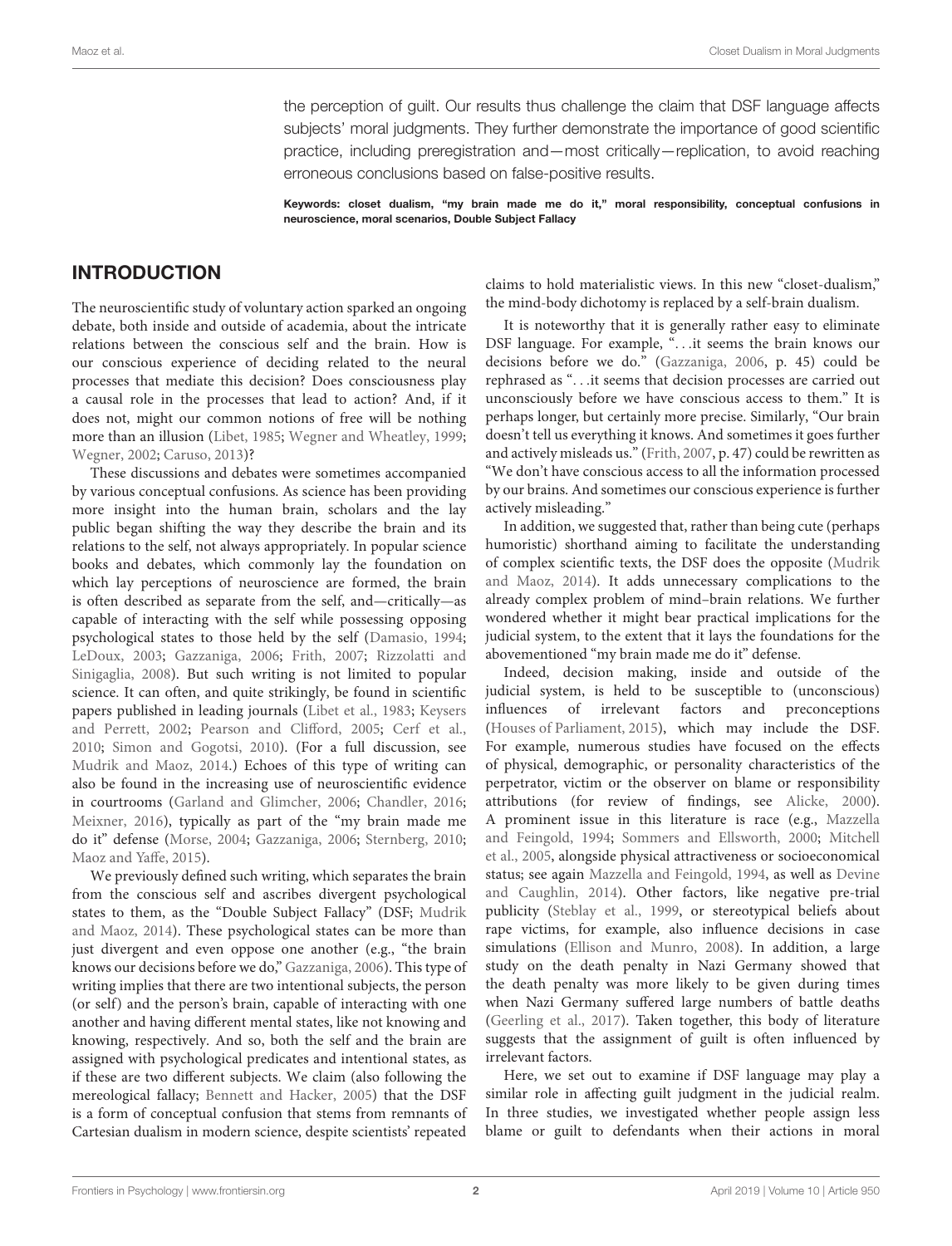scenarios are portrayed in textual vignettes using DSF language. We hypothesize that subjects would be more lenient with a defendant when her actions are described as "her brain made her do X" as opposed to "her emotions made her do X" for example. Such a finding would demonstrate that DSF language which is in line with implicit dualistic notions of the brain as separated from the conscious self—affects people's judgment of guilt in moral scenarios. Therefore, people may assign less moral responsibility to agents in moral scenarios when DSF language is used. This is, perhaps, because with DSF language the brain would be viewed as an 'external' constraint that is put on the conscious self. Such external constraints typically lead to judging an action as less free, and—accordingly—lessening the moral responsibility associated with it [\(Howard-Snyder and Jordan,](#page-12-28) [1996;](#page-12-28) [Nahmias et al.,](#page-12-29) [2006\)](#page-12-29).

Previous studies have shown that generally using neuroscientific language—irrespective of the DSF—affects subjects' judgments. Provided with neuroscientific evidence, mock jurors list significantly more mitigating factors, or reasons to reduce the severity of a charge or the length of jail time, in their sentencing rationalizations [\(Aspinwall et al.,](#page-11-3) [2012\)](#page-11-3). They are also less likely to sentence defendants to life in prison [\(Greene and Cahill,](#page-12-30) [2012;](#page-12-30) see also [Gurley and](#page-12-31) [Marcus,](#page-12-31) [2008\)](#page-12-31) when any neuroscience-based evidence was presented by the defendant. Accordingly, it has been suggested that advances in neuroscience shape people's perspective on moral responsibility, causing them to value neuroscientific over alternative forms of evidence [\(Greene and Cohen,](#page-12-32) [2004\)](#page-12-32). Therefore, it may very well be that using DSF language further increases these effects, thereby lessening the moral responsibility attributed to defendants.

To isolate the effect of the DSF from the more general one of neuroscientific evidence, we presented subjects with the same moral scenario that included evidence regarding the neurological state of the defendant, while simultaneously presenting neuroscientific evidence either using DSF language or using neutral, non-DSF language. Perceived moral responsibility was assessed by asking subjects to determine the guilt of the defendant and, in the first experiment, to further recommend jail sentences. We expected the implied dualism, inherent in DSF language, to make subjects judge the defendants as less morally responsible, or guilty, for their actions compared to when non-DSF language was used.

### EXPERIMENT 1

The first experiment was exploratory, aimed to assess the possible effect of DSF language on judgments of moral responsibility. It was a  $3 \times 2$ , between-subjects design, with culpability and DSF language as independent variables, and attributed guilt as a dependent variable. One moral scenario with varied facts about the case represented different levels of culpability: the defendant was either (1) clearly guilty, (2) ambiguous, or (3) clearly innocent. The ambiguous scenario described an inconclusive situation, in which the defendant was neither clearly guilty nor innocent. Each level of culpability was

also presented using either (1) DSF language or (2) non-DSF, neutral language. We first expected to find differential judgments of guilt based on culpability, which served as a manipulation check. But focus was on the comparison between DSF and non-DSF language, where we hypothesized that the former would lead to more lenient judgments of guilt than the latter.

### **Methods**

### **Subjects**

A sample of 609 subjects (238 females; aged 18–75, mean age = 32.25) was recruited using Amazon Mechanical Turk (MTurk). (We predefined the sample to include 600 subjects but ended up with 609 subjects due to the MTurk's data collection procedure.) This sample only included subjects who provided a Worker ID that was identical to their MTurk Worker ID and who additionally provided a valid completion code that matched the code assigned to them at survey completion (see below). This, and all other experiments reported in this study, were approved through the UCLA Institutional Review Board (IRB). In compliance with this approval, subjects were compensated 25 cents upon completion of the experiment.

### Design, Apparatus, Stimuli, and Procedure

Culpability was manipulated to include three levels (guilty, unclear, innocent). A pilot experiment suggested that the three levels of culpability reliably led subjects to attribute three corresponding levels of attributed guilt to the defendants for the three vignettes. The case was either presented in DSF language, or in non-DSF language. The guilt attributed to the defendants was operationalized as subjects' ratings of the defendant's intent to kill the victim. Additionally, subjects recommended jail sentence, in months.

The moral scenario and corresponding questionnaires were presented using the Qualtrics online survey tool and accessed through an MTurk HIT. Unique 8-digit verification codes were distributed on Qualtrics to be submitted on MTurk to verify valid completion of the experiment.

The moral scenario involved bodily harm to the victim and was presented alongside an overview of the necessary criteria for an individual to be found guilty of assault with intent to kill (**[Table 1](#page-5-0)**). Then, subjects were provided with three facts about the case and were informed that both the defense and the prosecution have agreed upon these facts. The first fact was consistent across all conditions, and objectively stated the nature of the event in question (**[Table 1](#page-5-0)**, base scenario). The second varied, according to the culpability condition, to reflect guilt, ambiguity, or innocence of the defendant (**[Table 1](#page-5-0)**, culpability condition). The third referred to the neuroscientific evidence, and either used DSF language or non-DSF language (**[Table 1](#page-5-0)**, DSF condition). The syntax and length of the descriptions were held constant between DSF/non-DSF conditions to maintain the consistency of the language used.

The vignette was followed by a field containing two 7 point, discrete Likert scales. First, subjects were asked to rate the extent to which they agree or disagree with the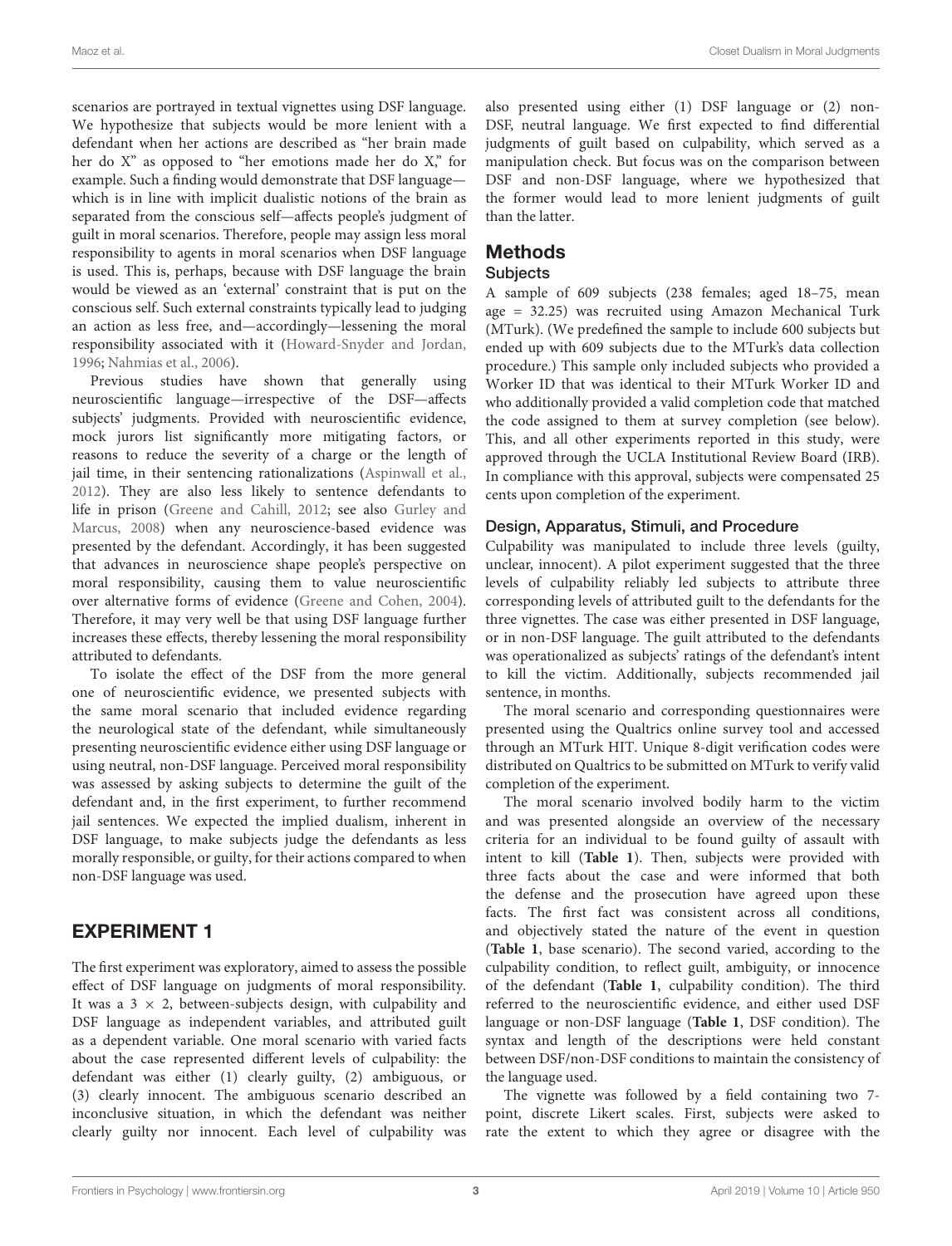<span id="page-5-0"></span>TABLE 1 | Experiments 1 and 3 vignette manipulation by condition.

|                                                         | <b>Base scenario</b>                                                                                                                                                                                                                                                                              |                                             |                                                                                                                                                                                                                                                                              |  |
|---------------------------------------------------------|---------------------------------------------------------------------------------------------------------------------------------------------------------------------------------------------------------------------------------------------------------------------------------------------------|---------------------------------------------|------------------------------------------------------------------------------------------------------------------------------------------------------------------------------------------------------------------------------------------------------------------------------|--|
|                                                         | Jim is being charged with vehicular assault with intent to kill. To be found quilty, it must be demonstrated that (A) he<br>struck another person with a vehicle and that (B) he intended to kill them. The established facts of the case, on which<br>the defense and prosecution agree, are:    |                                             |                                                                                                                                                                                                                                                                              |  |
|                                                         | 1. Bob was struck by Jim's car while Jim was behind the wheel. Bob was badly hurt.                                                                                                                                                                                                                |                                             |                                                                                                                                                                                                                                                                              |  |
| <b>Culpability condition</b><br>Second fact manipulated | Guilty<br>2. Just before Bob was struck, Jim yelled, "I'm going 2. Just before Bob was struck, Jim<br>to kill you, you bastard!"                                                                                                                                                                  | Unclear<br>accelerated through a red light. | Innocent<br>2. Just before Bob was struck, Jim<br>slammed on the brakes and yelled, "Oh<br>no! I'm going to hit him!"                                                                                                                                                        |  |
| <b>DSF</b> condition                                    | <b>DSF</b> used                                                                                                                                                                                                                                                                                   | No DSF used                                 |                                                                                                                                                                                                                                                                              |  |
| Third fact manipulated                                  | 3. An area of Jim's brain commonly associated with<br>aggression is more active than the average. So Jim's brain<br>makes him have aggressive feelings more often than most<br>people. Jim often struggles with his brain and tries to<br>prevent these aggressive feelings from being expressed. |                                             | 3. An area of Jim's brain commonly associated with<br>aggression is more active than the average. So Jim has<br>aggressive feelings more often than most people. Jim often<br>struggles with himself and tries to prevent these aggressive<br>feelings from being expressed. |  |

sentence "Jim is guilty of the charge of vehicular assault with intent to kill." There, 1 corresponded to "strongly disagree" and 7 to "strongly agree." Then, they were asked to recommend a jail sentence, in months, from 0 months to a life sentence (given in bins: 0 months; 1–12 months; 13–60 months; 61–120 months; 121–240 months; 241–420 months; and life sentence).

Finally, subjects were asked to provide demographic information: age, gender, and highest level of education completed. Questions for all blocks were forced response, and subjects were asked to enter the information to proceed to the next stage of the survey. After all blocks were completed, subjects were provided with a randomized, 8-digit, unique code to submit to MTurk. The blocks had no individual time limit; however, subjects had to complete the experiment within 8 min.

### Analysis

A classical, null-hypothesis significance testing (NHST) two-way analysis of variance (ANOVA) was run, with culpability and DSF as factors. All analyses were complemented by a Bayes-factor analysis to assess the conclusiveness of the results. Bayes factors (BF), defined as the ratio of the probability of observing the data given  $H_0$  and the probability of observing the data given H1, were calculated using JASP [\(JASP Team,](#page-12-33) [2018\)](#page-12-33) with default settings. That is, for factorial analyses, we used the ANOVA BF with Cauchy prior width of  $r = 0.5$  for fixed effects and  $r = 1$ for random effects. To compute BFs for the main effects and interactions, we compared a reduced model in which the effect of interest was not included with the full model, which includes all main effects and interactions. To assess the strength of the results, we adopted the convention that a  $BF < 0.01$  implies extreme evidence for lack of an effect,  $0.01 < BF < 0.1$  implies strong evidence for lack of an effect 0.1 < BF < 0.33 provides moderate evidence for lack of an effect,  $0.33 < BF < 3$  suggests inconclusive data, or anecdotal evidence for lack or presence of an effect, 3 < BF < 10 denotes moderate evidence for the presence of an effect,  $BF > 10$  implies strong evidence, and  $BF > 100$ suggests extreme evidence for the presence of an effect [\(Lee and](#page-12-34) [Wagenmakers,](#page-12-34) [2014\)](#page-12-34). The same analysis scheme was used for all three experiments.

### **Results**

As expected, the ANOVA revealed a main effect of culpability  $[F(2,603) = 98.65, p < 0.001, \eta_{\rm p}^2 = 0.247, \text{ BF}_{10} = 2.1 \times 10^{34};$ see **[Figure 1](#page-6-0)** (left) for the full results]. Subjects assigned higher guilt to the defendant in the Guilty condition ( $M = 5.58$ ,  $SD = 1.36$ ), followed by the Unclear condition ( $M = 4.39$ ,  $SD = 1.77$ ) and the Innocent condition ( $M = 3.29$ ,  $SD = 1.76$ ). This validated the culpability manipulation, and provided evidence that subjects were following instructions and meaningfully attending to the text.

Importantly, a main effect of DSF was also found, though the Bayesian analysis suggested inconclusive or anecdotal evidence  $[F(1,603) = 4.43, p = 0.036, \eta_{p}^{2} = 0.007, BF_{10} = 0.47]$ . Subjects assigned lower guilt to the defendant in the DSF condition  $(M = 4.28, SD = 1.91)$ , than in the non-DSF condition  $(M = 4.56,$  $SD = 1.85$ ). No interaction was found between the factors  $[F(2,603) = 0.711, p = 0.49, \eta_p^2 = 0.002; BF_{10} = 0.065].$ 

For the recommended jail sentences, the ANOVAs revealed a main effect of culpability  $[F(2,603) = 42.32, p < 0.001,$  $\eta_p^2 = 0.123$ ,  $BF_{10} = 8.8 \times 10^{14}$ ; see **[Figure 1](#page-6-0)** (right) for the full results]. Subjects recommended longer sentences to the defendant in the Guilty condition, followed by the Unclear condition, and finally the Innocent condition. This further validated the culpability manipulation, and provided evidence that subjects were following instructions and meaningfully attending to the text. However, there was no main effect of DSF  $[F(1,603) = 0.01, p = 0.92, \eta_{p}^{2} < 0.001, BF_{10} = 0.091]$ , and subjects recommended similar sentences in the DSF and non-DSF conditions. No interaction was found between the factors  $[F(2,603) = 1.02, p = 0.36, \eta_p^2 = 0.003; BF_{10} = 0.088].$ 

### **Discussion**

Experiment 1 provided first evidence for a possible effect of DSF language on the way people perceive moral responsibility: subjects who were presented with neuroscientific evidence described in DSF language were more lenient in assigning defendant guilt. This implies that DSF language might affect judgments of moral responsibility, making people assign less responsibility to others if "their brain made them do it" [\(Mudrik](#page-12-13)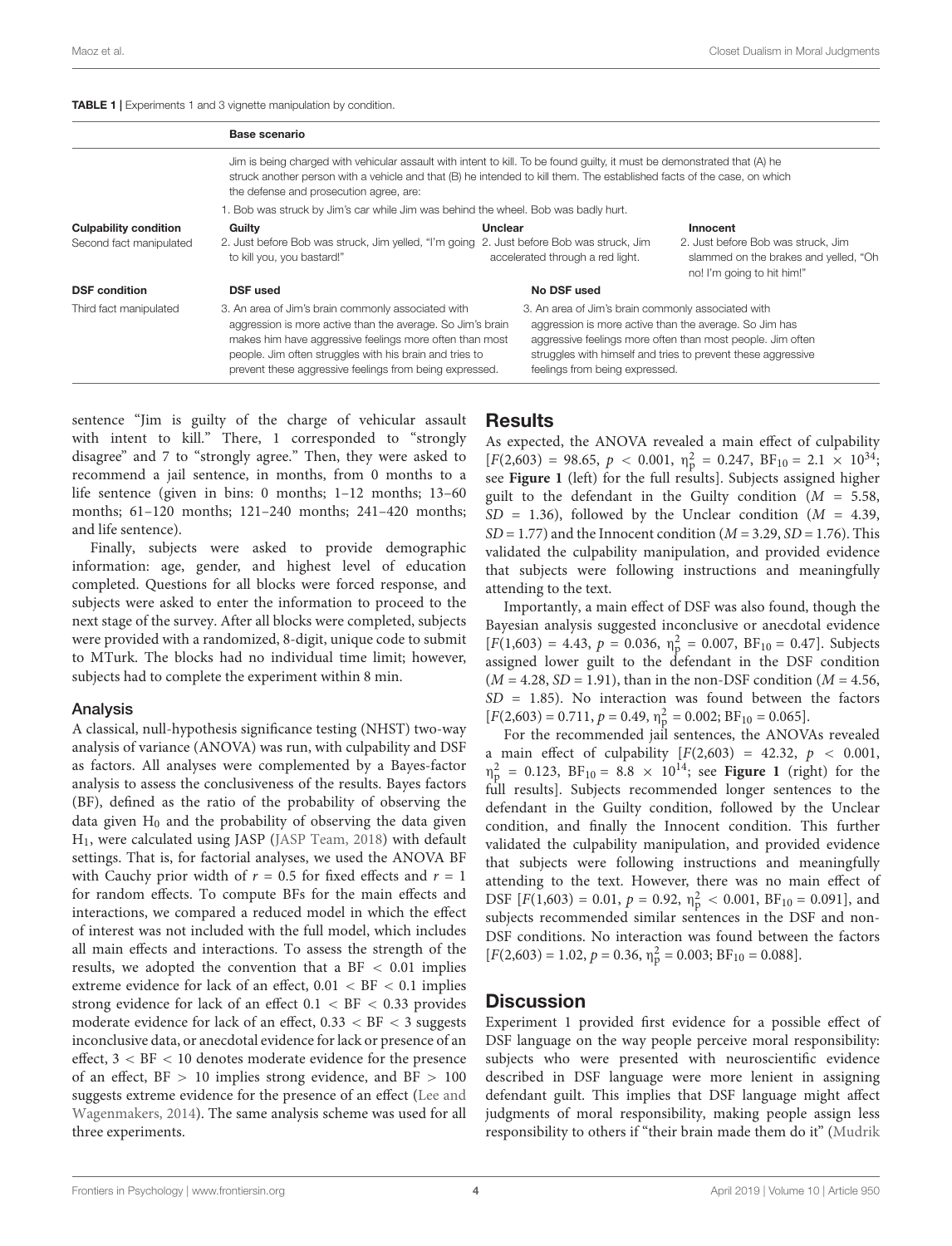

<span id="page-6-0"></span>[and Maoz,](#page-12-13) [2014\)](#page-12-13). However, the effect we found was notably weak, and inconclusive when using Bayesian analysis. Further, we found no effect of DSF language on recommended jail sentences, and there Bayesian analysis supported the absence of an effect. There are at least two factors that could contribute to this. First, it is well known that there is large disparity for sentencing for very similar offenses (e.g., [Austin and Williams,](#page-11-4) [1977\)](#page-11-4). Second, subjects might have found the presentation of sentences in months confusing.

We therefore decided to continue and test the effect of DSF language specifically on guilt for another moral scenario. Finding the DSF effect on perceived guilt in a different moral scenario would provide evidence that the DSF effect is real and generalizes to other scenarios. As there was no reliable effect of the DSF on sentencing, we decided to examine the effect of DSF language only on moral responsibility in the follow-up experiment.

## EXPERIMENT 2

The main goal of Experiment 2 was to replicate the effect found in Experiment 1, though on another moral scenario. In other words, we aimed to assess both the reproducibility and the generalizability of the effect. The current vignette again involved bodily harm, yet by other means (throwing a heavy object instead of vehicular assault; see **[Table 2](#page-7-0)**). Given the results of Experiment 1, we expected to find both effects of culpability, validating the manipulation and confirming that subjects were following instructions, and—critically—an effect of DSF language. The entire experiment—including sample size, methods, hypotheses and analysis plan—was pre-registered in the Open Science Framework (OSF<sup>[1](#page-6-1)</sup>).

## Methods

### **Subjects**

Due to the small effect size in Experiment 1, we wanted to ensure adequate power to detect an effect in Experiment 2. A power analysis based on that effect size of Experiment 1 suggested that to reach a power of  $0.95$  (with alpha =  $0.05$ ) we would

need 1,794 subjects<sup>[2](#page-6-2)</sup>. We collected subjects continuously until we reached this pre-defined sample size after applying our exclusion criteria (see below).

The experiment was again run using MTurk and Qualtrics, open only to subjects who had not participated in Experiment 1. We further pre-defined exclusion criteria, based on the results of Experiment 1, for subjects who: (a) rated the defendant in the Guilty condition as a 1–3 (i.e., relatively not guilty) on the 7-point Likert scale for guilt; or (b) rated the defendant in the Innocent condition as a 5–7 on the 7-point Likert scale for intent to kill (i.e., relatively guilty), both suggesting they did not understand the task; (c) indicated with a high rating (5–7) that they regret their decision, or would like to change their answers; (d) indicated with a low rating (1–3) of confidence in their answers or that they did not feel responsible for their decision  $(1-3)$ ; or  $(e)$  indicated a high level of familiarity  $(5-7)$ with legal information by having taken a secondary education course on the topic or knowing the definition of the term "mens rea," as subjects with legal knowledge cannot be regarded as lay subjects for the purpose of this experiment. As in Experiment 1, participants in this experiment also needed to provide a Worker ID that was the same as their actual MTurk Worker ID, and to provide a valid completion code that matched the code assigned at survey completion.

We collected data from 6,537 subjects. The majority of those subjects met the pre-defined exclusion criteria (which, in retrospect, were too strict; see Experiment 3): 553 (8.5%) of the collected subjects rated the defendant low in guilt in the Guilty condition (criterion a); 315 (4.8%) rated the defendant high in guilt in the innocent condition (b); 853 (13.0%) indicated high regret or wanted to change their decision (c); 491 (7.5%) indicated low confidence in their response (d); 2581 (39.5%) indicated they did not feel responsible for their response (d); 2129 (32.6%) indicated a high level of familiarity with legal information. There

<span id="page-6-1"></span><sup>1</sup><https://osf.io/wj6my>

<span id="page-6-2"></span> $2$ It turns out that we made a mistake when computing the required sample size that would achieve power of 0.95 power. In fact, 1,794 subjects achieve only power of 0.88. Though lower than we initially intended, this is still a reasonable power. Moreover, the overall analysis that we carried out (see below), incorporating subjects from all experiments, yielded the same results, suggesting that our conclusions do not stem from lack of power.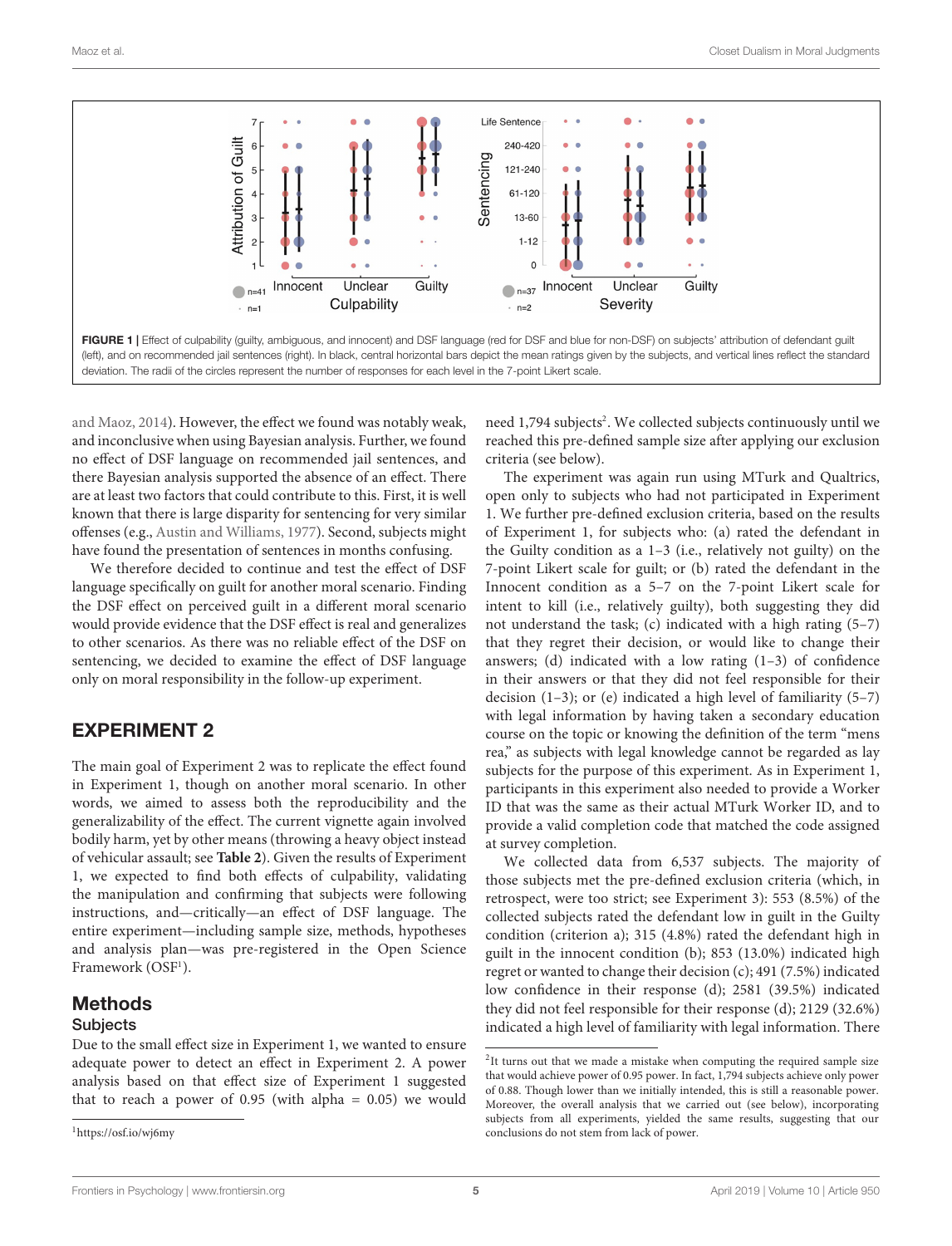#### <span id="page-7-0"></span>TABLE 2 | Experiment 2 vignette manipulation by condition.

|                                             | <b>Base scenario</b>                                                                                                                                                                                                                                                                                                                                                                |                                                                                                                                                                                                                                                                                          |                                                                     |  |
|---------------------------------------------|-------------------------------------------------------------------------------------------------------------------------------------------------------------------------------------------------------------------------------------------------------------------------------------------------------------------------------------------------------------------------------------|------------------------------------------------------------------------------------------------------------------------------------------------------------------------------------------------------------------------------------------------------------------------------------------|---------------------------------------------------------------------|--|
|                                             | Bob is being charged with battery with intent to kill. To be found guilty, it must be demonstrated that (A) he struck another person with an<br>object and that (B) he intended to kill them. The established facts of the case, on which the defense and prosecution agree, are:<br>1. Jim was struck by Bob's flower pot falling from the third story window. Jim was badly hurt. |                                                                                                                                                                                                                                                                                          |                                                                     |  |
| <b>Culpability condition</b><br>Second fact | Guilty<br>2. Just before Jim was struck, Bob yelled                                                                                                                                                                                                                                                                                                                                 | Unclear<br>2. Just before Jim was struck, Bob                                                                                                                                                                                                                                            | Innocent<br>2. Just before Jim was struck, Bob tried                |  |
| manipulated                                 | at Jim, "I'm going to kill you, you<br>bastard!'                                                                                                                                                                                                                                                                                                                                    | knocked the flower pot off of the<br>window ledge.                                                                                                                                                                                                                                       | to catch the falling flower pot and<br>screamed, "Oh no! Look out!" |  |
| <b>DSF</b> condition                        | <b>DSF</b> used                                                                                                                                                                                                                                                                                                                                                                     | No DSF used                                                                                                                                                                                                                                                                              |                                                                     |  |
| Third fact manipulated                      | 3. An area of Bob's brain commonly<br>associated with aggression is more<br>active than the average. So, Bob's brain<br>makes him have aggressive feelings<br>more often than most people. Bob<br>often struggles with his brain and tries<br>to prevent these aggressive feelings<br>from being expressed.                                                                         | 3. An area of Bob's brain, commonly<br>associated with aggression, is more<br>active than the average. So, Bob has<br>aggressive feelings more often than<br>most people. Bob often struggles with<br>himself and tries to prevent these<br>aggressive feelings from being<br>expressed. |                                                                     |  |

was some overlap in subject exclusion, yielding a final sample of 1,897 individuals (1,009 females, aged 18–82 years old; average age = 35.89 years old  $\pm$  STD 11.91 years).

### Design, Apparatus, Stimuli, and Procedure

All the above were identical to those used in Experiment 1, besides the following changes (compare **[Tables 1](#page-5-0)**, **[2](#page-7-0)**): (a) the charge was changed from vehicular assault to battery, (b) the names of the defendant and the victim were swapped, (c) the first fact of the case was changed to "Jim was struck by Bob's flower pot falling from the third story window. Jim was badly hurt," and (d) the second fact was changed accordingly (**[Table 2](#page-7-0)**, culpability condition).

Following the moral scenario, the same 7-point Likert scale was used as in Experiment 1, measuring perceived guilt. An 'Additional Measures' block was then presented, and subjects were asked to rate (a) if they were confident in their decision, (b) if they feel responsible for the outcome of the decision, (c) if they regret their decision, and (d) if they would like to change their decision. Then, subjects were asked to report their dualistic intuitions: (a) if they believe that an individual and their brain are separate entities, (b) if they believe that an individual and their mind are separate entities, and (c) if they believe that an individual's mind and brain are separate entities. All the above ratings were given on 7-point Likert scales ranging from 1 – "no" to 7 – "yes." Given the additional measures taken, time limits for completing the entire survey was now set to 10 min.

### Results

A two-way ANOVA with the factors culpability and DSF showed a strong main effect of culpability  $[F(2,1891) = 1634.38, p < 0.001,$  $\eta_{\rm p}^2$  = 0.63; BF<sub>10</sub> = 4.64  $\times$  10<sup>408</sup>], such that subjects had the highest guilt ratings in the Guilty condition ( $M = 5.66$ ,  $SD = 1.89$ ), followed by the Unclear condition ( $M = 3.13$ ,  $SD = 1.63$ ) and then the Innocent condition ( $M = 1.72$ ,  $SD = 0.83$ ). The effect of DSF language was not significant and negligible in terms of effect size  $[F(1,1891) = 0.040, p = 0.84, \eta_p^2 < 0.001; BF_{10} = 0.07]$ . Hence, subjects had similar guilt ratings when the scenario was presented

in DSF language ( $M = 3.34$ ,  $SD = 1.93$ ), and non-DSF language  $(M = 3.28, SD = 2.01)$ . The interaction was also not significant  $[F(2,1891) = 1.537, p = 0.2.15, \eta_p^2 = 0.002; BF_{10} = 0.054]$ . Bayesian analysis suggested there is strong evidence that DSF plays no role in the attribution of guilt. Further, it suggested that the model with the largest posterior probability given the data was the model including only the culpability factor, with  $P$ (model| data) = 0.94. Post hoc analysis revealed that the data and conclusions remained qualitatively the same when not enforcing any of the exclusion criteria. Therefore, it is unlikely that these results are due to the high exclusion rate.

One potential explanation for the above results is the following. It might be that the DSF language did drive subjects to ascribe less guilt to the defendant. However, at the same time, the following occurred. The DSF language nudged subjects to more dualistic views, and those more dualistic view pushed subjects to attribute more guilt to the defendant. Hence, these two processes countered each other, resulting in no effect of DSF language on guilt attribution. To test this, we carried out additional post hoc analyses on the influence of subjects' tendency toward dualistic views on their attribution of guilt. Subjects were overall non-dualistic, with only 9% reporting dualistic viewpoints for each of the following questions: (1) Do you believe that an individual and their brain are separate entities? (2) Do you believe that an individual and their mind are separate entities? (3) Do you believe that an individual's mind and brain are separate entities? Further, focusing on subjects who reported either strong dualistic or non-dualistic views (6–7 or 0–1 for question 1 above, respectively), we found no dependence of the reported dualistic views on DSF language. An ANOVA with DSF and culpability as independent factors and dualistic views as the dependent factor revealed no effect for DSF on dualistic views  $[F(1,1266) = 0.144, p = 0.71, \eta_p^2 < 0.001]$ . (Running similar ANOVA analyses on strong dualistic and non-dualistic views according to questions 2 and 3 resulted in no significant differences either).

To test whether dualistic views themselves influenced the attribution of guilt, we performed Bayesian ANOVAs with the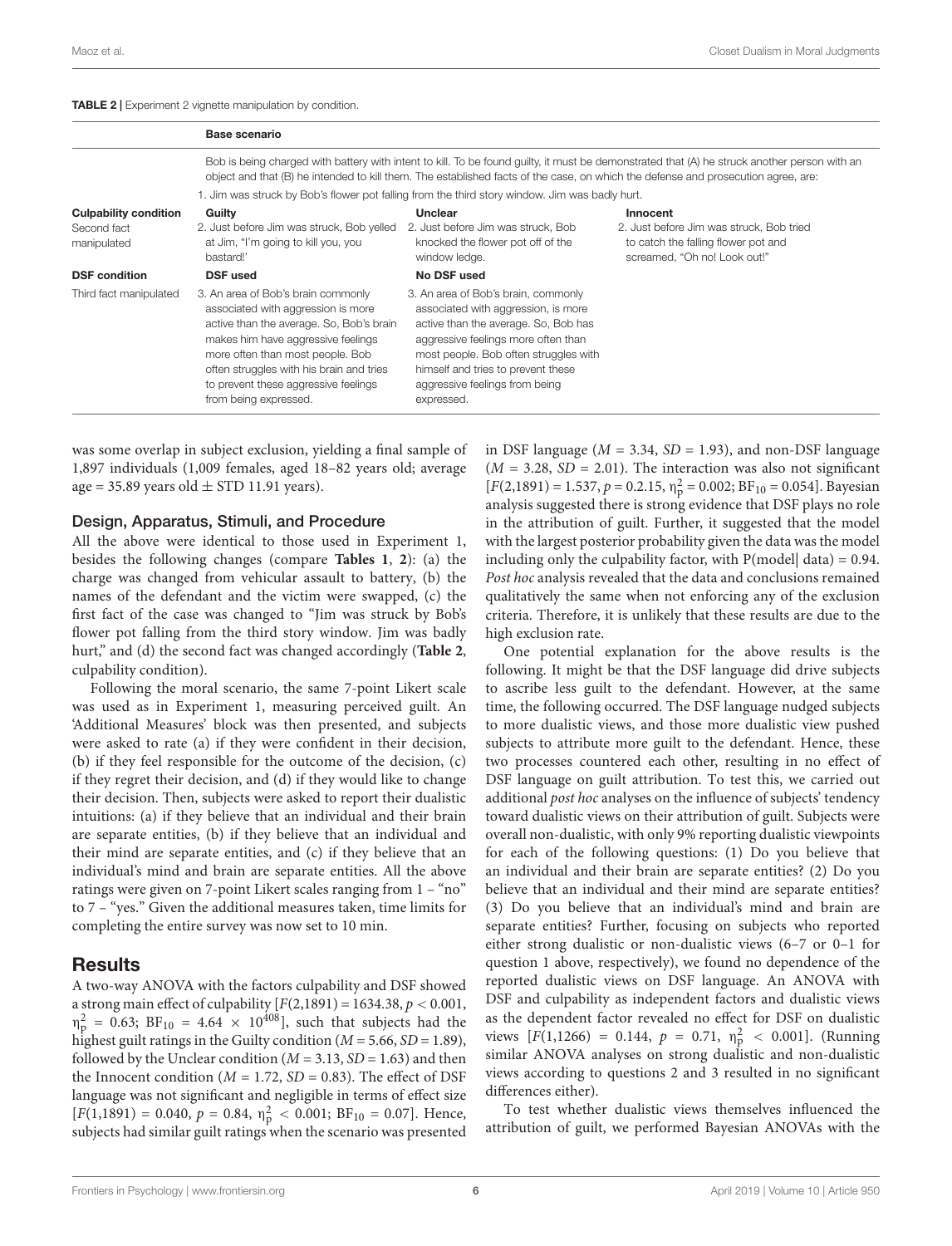factors culpability, DSF language, and dualistic views. Model comparisons identified the best model (and whether it included the factor of dualistic views), and whether this model was better than the other models (that is, the other models had  $BF_{10} < 0.33$ ). The first question about dualistic views did not appear to relate to how people judged guilt. The best model included only culpability as a factor  $[P(M| data) = 0.76]$ , and the next strongest model, which included also the factor of dualistic views, had a  $BF_{10}$  of 0.14 against the best model. The second question, on the other hand, did appear to be related to how people judge guilt: the best model included the main factors of culpability, and dualistic views, as well as an interaction between these two factors [P(M|  $data$ ) = 0.60]. The next best model included only culpability as a factor, and had a  $BF_{10}$  of 0.28 against the best model. Both the main effect of dualistic views, as well as the interaction appear to be mainly driven by an increase in perceived guilt in the uncertain scenario in the group with dualistic views. Critically, however, this did not have any bearing on the (null) effect of DSF. The third question yielded results similar to the second question. The best model included the main factors of culpability, and dualistic views, as well as an interaction between these two factors [P(M| data) = 0.64]. The next best model included the main factors of culpability and dualistic views, and had a  $BF_{10}$  of 0.32 against the best model. Again, both the main effect of dualistic views, as well as the interaction appear to be mainly driven by an increase in perceived guilt in the uncertain scenario in the group with dualistic views. Thus, it seems like a more dualistic view is related to stricter guilt judgments, when guilt (or its absence) is not clearly defined by the text.

### **Discussion**

As opposed to Experiment 1, Experiment 2 revealed no evidence for the effect of DSF language on the assignment of guilt for intent to kill—the effect was both negligible and not significant. This null result was further corroborated by the Bayesian analysis, which yielded strong evidence that DSF language has no effect on the assignment of guilt for intent to kill. This mitigates the concern that the study was not powerful enough to detect the effect. In addition, the clear and strong effect of culpability on assigning guilt for intent to kill, provides evidence against explaining the results via some type of non-compliance of our subjects with our instructions.

An interesting additional finding, however, was that a person's dualistic views may influence their assignment of guilt for intent to kill, in ambiguous scenarios. Individuals who were more prone to dualistic views perceived agents as guiltier in the uncertain scenario. This could potentially provide an explanation to the lack of DSF effect: Arguably, DSF language might have a twofold effect. On the one hand, it makes the agent appear less guilty (as this was 'his brain's fault'). But, on the other, it reinforces dualistic intuitions, which appear to elevate guilt judgments. Critically, however, the latter part of this potential explanation was not borne out by our data, as we found no effect of DSF on dualistic intuitions. Yet, again, this might reflect the insensitivity of our measures for assessing dualistic intuitions here. Thus, future studies are needed to better understand the relations between dualistic thought, assigned guilt, and, potentially, the DSF.

Two alternative explanations for the lack of DSF should be considered, however. One is that the results of Experiment 1 were a false-positive outcome. Another is that the DSF language was less effective for this specific scenario, for some reason yet to be determined. To decide between these two opposing interpretations, we conducted Experiment 3.

## EXPERIMENT 3

Given the conflicting results of Experiments 1 and 2, Experiment 3 was run as a direct replication of Experiment 1, again focusing on perceived guilt. If the results of Experiment 1 proved to be reproducible, the claim that DSF language might affect judgments of guilt would be strengthened, though limited to the specific moral scenario spelled out in Experiment 1. Alternatively, if again an effect was not found, it would indicate that contrary to our theoretical suggestion [\(Mudrik and Maoz,](#page-12-13) [2014\)](#page-12-13) and hypothesis—DSF language might not affect the subjects' assignment of guilt to defendants. Similar to Experiment 2, this experiment—including sample size, methods, hypotheses and analysis plan-was preregistered in the OSF<sup>[3](#page-8-0)</sup>.

### **Methods Subjects**

The same sample size as in Experiment 2 was pre-defined (minimum 1,794 subjects; 1,810 were collected of which 955 were females; aged 18–80, mean  $\pm$  std age = 37.5  $\pm$  12.3 years old). All subjects were again gathered using MTurk and Qualtrics, with the experiment open only to subjects who had not previously participated in Experiments 1, 2 or in piloting. As this was a critical replication study, we wanted to make sure that our data was as clean as possible and that it included only subjects with histories of valid survey completion. Hence, we opened the study only to MTurk users that had previously completed 1,000 or more surveys on MTurk with a 95% or higher HIT approval rating. We further modified the exclusion criteria to avoid the strikingly high exclusion rate in Experiment 2. Thus, we kept only criteria (a) and (b) above (rating the defendant relatively innocent or guilty in the Guilty or Innocent condition, respectively). Subjects who provided a Worker ID that is different than their actual MTurk Worker ID (61 excluded subjects) and subjects who provided an invalid completion code or if the code they provide does not match the code assigned at survey completion (11 excluded subjects) were also excluded. We added an additional attention check where subjects rated how not guilty the defendant was. Then, subjects who rated the defendant as a 1–2 on the 7-point Likert scale for guilt and also rated the defendant as a 1–2 on the 7-point Likert scale for no guilt, or conversely rated the defendant as a 6–7 on the 7-point Likert scale for guilt and also rated the defendant as a 6–7 on the 7-point Likert scale for no guilt were excluded (176 subjects) as these answers were interpreted as inconsistent. Overall, we collected 2,259 subjects, out of which 449 were excluded, yielding a final sample of 1,810 subjects.

<span id="page-8-0"></span><sup>3</sup><https://osf.io/a8cq2>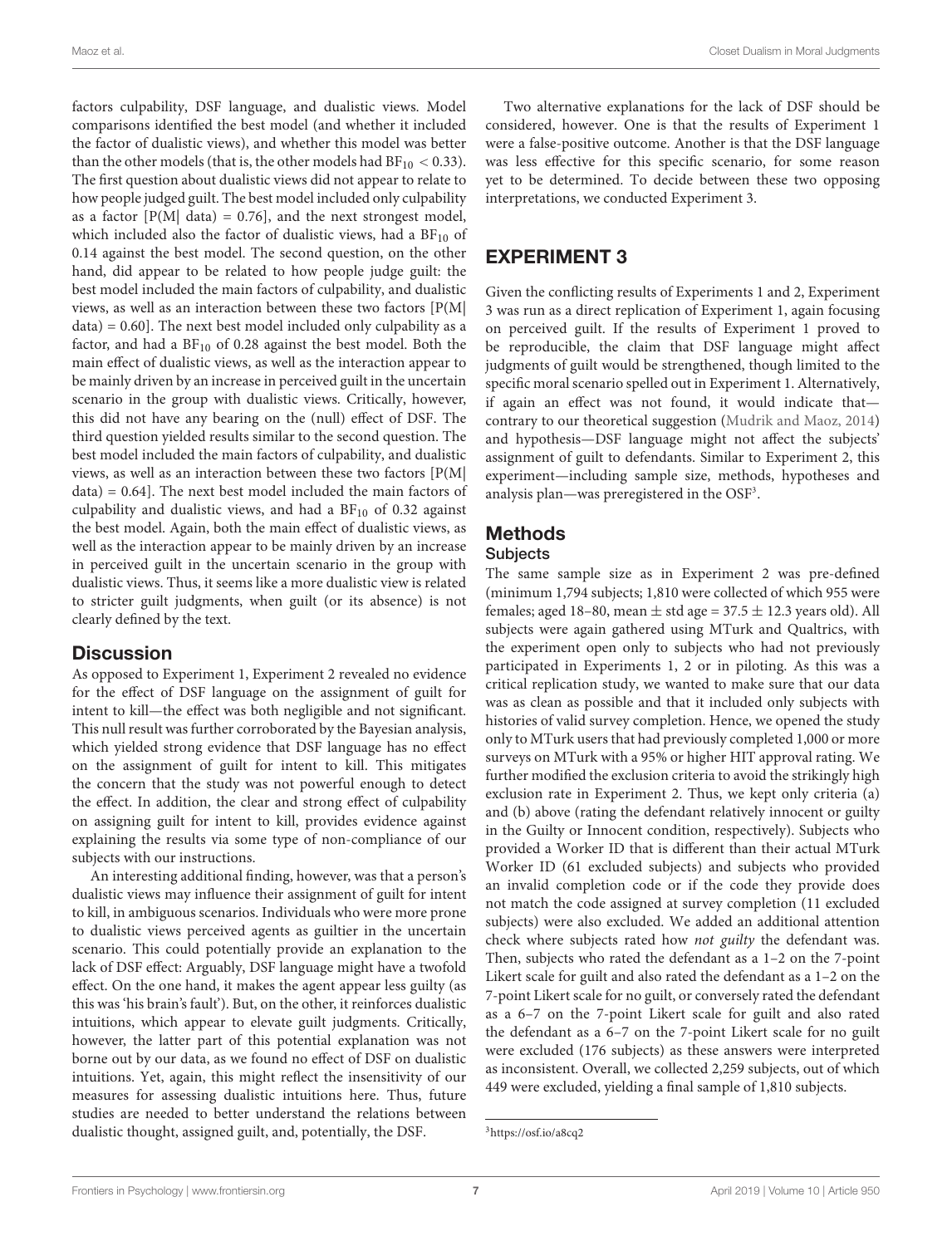

### <span id="page-9-1"></span>Design, Apparatus, Stimuli, and Procedure

The moral scenario was identical to that used in Experiment 1. However, several modifications were introduced. As previously described, we added a question opposing the original measure of perceived defendant guilt to test for consistency. Thus, the moral scenario was followed by the following questions: (a) "How much do you agree or disagree with the following sentence: 'Jim is guilty of the charge of vehicular assault with intent to kill"' (1 – "strongly disagree" to 7 – "strongly agree"; Experiment 1) and (b) "How much do you agree or disagree with the following sentence: 'Jim is not guilty of the charge of vehicular assault with intent to kill"' (1 – "strongly disagree" to 7 – "strongly agree"). This was used to exclude inconsistent subjects (see above).

Similar to Experiment 2, an Additional Measures block followed the moral scenario where subjects were asked to rate (a) if they were confident in their decision, (b) if they regret their decision, and (c) if they would like to change their decision on 7-point Likert scales  $(1 - "no"$  to  $7 - "yes").$ 

### **Results**

A two-way ANOVA with culpability and DSF revealed a main effect of culpability  $[F(2,1804) = 1584.28, p < 0.001, \eta_{\rm p}^2 = 0.637,$  $BF_{10} = 2.1 \times 10^{393}$ , see **[Figure 3](#page-9-0)**. Similar to Experiment 1 and Experiment 2, subjects had the highest ratings of defendant guilt in the Guilty condition ( $M = 6.04$ ,  $SD = 0.87$ ), followed by the Unclear condition ( $M = 4.15$ ,  $SD = 1.63$ ) and then the Innocent condition ( $M = 2.17$ ,  $SD = 0.92$ ). Yet—as opposed to the results of Experiment 1, and in line with those of Experiment 2—no effect of DSF language was found  $[F(1,1804) = 0.563,$  $p = 0.45$ ,  $\eta_{\rm p}^2 < 0.001$ ,  $\rm BF_{10}$  of 0.067], with similar judgments of defendant guilt in the DSF language ( $M = 4.09$ ,  $SD = 1.96$ ) and non-DSF language ( $M = 4.15$ ,  $SD = 2.00$ ) conditions. The BF suggested that the null model was about 15 times more likely than the alternative model, in which DSF would have an effect therefore suggesting that the DSF did not have an effect on subjects' ratings of defendant guilt. The interaction



<span id="page-9-0"></span>was trending, although non-significant, using traditional nullhypothesis statistical testing  $[F(2,1804) = 2.75, p = 0.064,$  $\eta_p^2$  = 0.003]. However, a Bayesian analysis suggested moderate evidence for the absence of an interaction ( $BF_{10} = 0.18$ ). Overall, the model with the largest posterior probability given the data was the model including only the culpability factor, with P(model| data) = 0.93. Post hoc analysis again revealed that the data and conclusions remained qualitatively the same when not enforcing any of the exclusion criteria.

We further checked whether the covariates age and gender influenced the results. An ANCOVA<sup>[4](#page-9-2)</sup> revealed an effect of culpability  $[F(2,1802) = 1576.79, p < 0.001, \eta_{p}^{2} = 0.636]$ , no effect of DSF  $[F(1,1802) = 0.584, p < 0.44, \eta_{p}^{2} < 0.001]$ , and no interaction  $[F(2,1802) = 2.76, p < 0.063, \eta_{\rm p}^2 = 0.003]$  on subjects' ratings of defendant guilt. Covariate effects were also non-significant [sex:  $F(1,1802) = 0.459$ ,  $p = 0.498$ ,  $\eta_p^2 < 0.001$ ; age:  $F(1,1802) = 0.794$ ,  $p = 0.373$ ,  $\eta_p^2 < 0.001$ . These results are consistent with the ANOVA analysis reported above.

We also tested whether the effect existed only for some subgroups of our subjects and was then washed out over the entire population. This could have happened either because the effect of DSF language was limited to a small subgroup, or because the DSF language had opposite effects across different subgroups and was then canceled out when they were combined. In particular, we tested whether age or gender affect the DSF using a linear regression. In other words, we regressed the attribution of guilt on: DSF, age, gender, their pairwise interactions, and their triple interaction. The overall regression reflected no significant trends  $[F(7,1802) = 1.055, p = 0.39, R^2 = 0.004]$ . Neither did any of the variables exhibit significant trends ( $|t| < 1.65$  and  $p > 0.1$ 

<span id="page-9-2"></span><sup>&</sup>lt;sup>4</sup>First, we tested whether the covariates were independent of the treatment effects to ensure we could perform an ANCOVA. To that end, we performed ANOVAs with factors culpability and DSF, and dependent variables age and gender. There were significant effects of culpability on age  $[F(2,1804) = 3.591, p = 0.028,$  $\eta_p^2 = 0.004$ , and DSF on gender [F(1,1804) = 4.49, p = 0.034,  $\eta_p^2$  $= 0.002$ ], suggesting that covariates were not independent of the treatment effects. However, due to the very small effect sizes, we decided to continue performing the ANCOVA.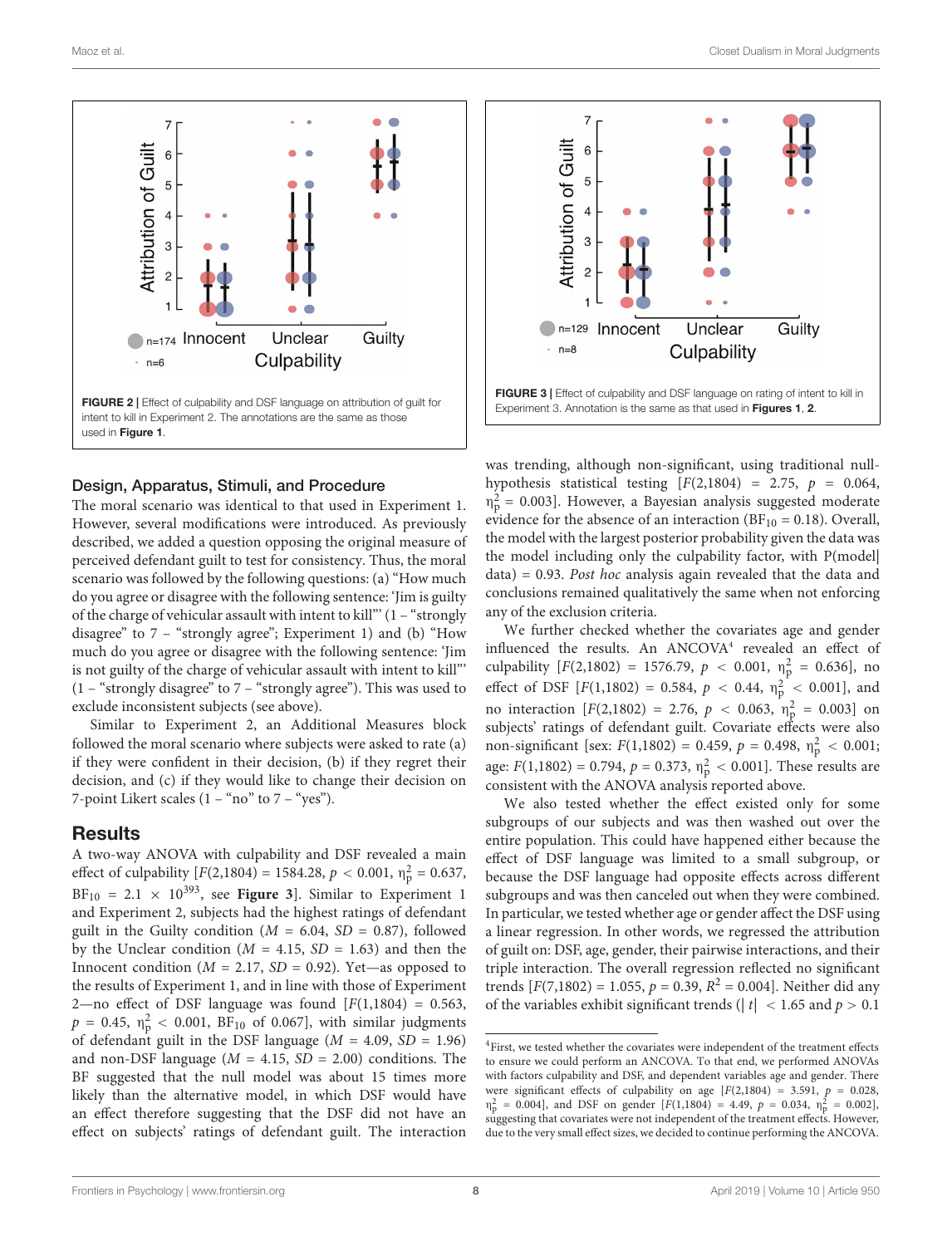for all variables except the intercept). We therefore conclude that demographic differences could not have explained our null result.

Finally, in this experiment the questions related to regret, confidence, and the desire to change the decision were not used as basis for subject exclusion. We therefore analyzed here (post hoc) whether there were systematic differences in the responses to these questions that were dependent on one of the factors in the experiment. We found that confidence was affected by culpability  $[F(2,1804) = 40.75, p < 0.001, \eta_{\rm p}^2 = 0.043; \text{ BF}_{10} = 8.1 \times 10^{14}],$ so that subjects were less confident ( $M = 5.13$ ,  $SD = 1.42$ ) in the unclear condition than in the guilty  $(M = 5.80, SD = 1.18)$ or the innocent ( $M = 5.58$ ,  $SD = 1.33$ ) conditions. There was no effect of DSF language  $[F(1,1804) = 0.049, p = 0.83, \eta_{\rm p}^2 < 0.001;$  $BF_{10} = 0.054$ , nor an interaction  $[F(2,1804) = 1.22, p = 0.296,$  $\eta_p^2 = 0.001; BF_{10} = 0.04$ .

Regret was also affected by culpability  $[F(2,1804) = 24.87,$  $p < 0.001$ ,  $\eta_p^2 = 0.027$ ;  $BF_{10} = 1.85 \times 10^{14}$ ], so that subjects reported more regret as guilt increased. There was no effect of DSF language  $[F(1,1804) = 0.085, p = 0.77, \eta_p^2 < 0.001;$  $BF_{10} = 0.056$ , nor an interaction  $[F(2,1804) = 3.052, p = 0.048,$  $\eta_p^2 = 0.003$ ; BF<sub>10</sub> = 0.24]. A similar pattern was found for the desire to change a decision, indexed by a main effect for culpability  $[F(2,1804) = 23.22, p < 0.001, \eta_p^2 = 0.025;$  $BF_{10}$  = 3.96  $\times$  10<sup>7</sup>]. There was no effect of DSF language  $[F(1,1804) = 0.084, p = 0.83, \eta_{p}^{2} < 0.001; BF_{10} = 0.054].$ There is a an interaction  $[F(2,1804) = 3.052, p = 0.048,$  $\eta_p^2 = 0.002$ ; BF<sub>10</sub> = 0.077], though it is not supported by the Bayesian analysis (and would not have survived correction for multiple comparison).

### Combining Data From All Experiments

Combining data from all three experiments, a two-way ANOVA with culpability and DSF as factors revealed a main effect of culpability  $[F(2,4310) = 2683.79, p < 0.001, \eta_p^2 = 0.555,$  $BF_{10} = 5.97 \times 10^{752}$ . The DSF factor was non-significant and a Bayesian analysis provided moderate evidence against this effect  $[F(1,4310) = 3.31, p < 0.069, \eta_{p}^{2} = 0.001, BF_{10} = 0.146]$ . An interaction was also not found  $[ F(2,4310) = 2.00, p < 0.135,$  $\eta_p^2 = 0.001$ ,  $BF_{10} = 0.04$ .

### **Discussion**

The results of Experiment 3 align with those of Experiment 2; no effect for DSF language was found. Even when collapsing the results of all three experiments together (now including several thousands of subjects), no effect was found, and substantial (though moderate) evidence against the effect was obtained. In the general discussion below, we suggest an explanation to what appears to be a lack of effect of DSF phrasing on subjects' ratings.

## GENERAL DISCUSSION

In this study, we ran three experiments to test whether phrasing some facts about the actions of agents using the Double-Subject Fallacy (DSF; e.g., "Bob's brain makes him have aggressive feelings more often than most people") results in these agents being perceived as less guilty, compared to when the same facts are not

phrased using the DSF (e.g., "An area of Bob's brain, commonly associated with aggression, is more active," respectively). In the first, exploratory, experiment we tested whether the DSF has an effect on the perception of guilt in a hypothetical case of vehicular assault. We created a moral scenario, manipulated to represent increasing defendant culpability in a court case. Conditions were designed to present the defendant as guilty, ambiguous, or as innocent. Each culpability condition also included neuroscientific evidence, either using DSF language or non-DSF language (in a between-subjects design). We found a clear effect of culpability on both subjects' ratings of defendant guilt and on their recommended jail sentences, validating our manipulation and confirming that subjects included in the experiments were reading the scenarios and following instructions. We also found a significant, but weak, effect of DSF language on subjects' ratings of defendant guilt. However, there was no effect of DSF language on subjects' recommended jail sentences.

To test the replicability of this effect, and its generalizability to other moral scenarios, we ran Experiment 2 (following a power analysis and preregistration). There, we tested whether the DSF has an effect on the perception of guilt in another moral scenario involving bodily harm using the same experimental design. We again found the expected effect of culpability but failed to find an effect of the DSF language on the perception of guilt. To understand these conflicting results, we ran Experiment 3 as a simple replication of Experiment 1. We once more found a strong effect of culpability, but not of DSF. This null result was further supported by a Bayesian analysis that we conducted on all three experiments collapsed together, which yielded even more substantial evidence against the effect. The most straightforward interpretation of our results is that DSF language has no effect on defendant guilt assessment, and therefore moral responsibility, at least for the moral scenarios tested.

Might it nevertheless be that the effect exists, yet we failed to find it? Based on the power of this study, this appears unlikely. The effect was only found in Experiment 1, which was exploratory. Experiments 2 and 3 were designed following a power analyses and both had power of 0.88, and sampled 1,794 and 1,897 subjects, respectively. Thus, the probability that we would fail to capture the effects, if they were present, were 0.12 in each. As the two experiments were conducted on disjoint subjects, computers, and times using different moral scenarios, the joint probability that both experiments failed to capture the effect when it was present is likely much lower, perhaps as low as  $0.12 \times 0.12 = 0.014$ . Therefore, our study is unlikely to be statistically underpowered.

Yet the DSF manipulation itself might be underpowered, of course. And so, it could be that the differences between the DSF and non-DSF language where too subtle, and accordingly – did not evoke an effect. In an effort to make the conditions comparable, sentence structure and length were held similar in this study. But in courtrooms, arguments along the lines of "my brain made me do it" [\(Morse,](#page-12-17) [2004;](#page-12-17) [Gazzaniga,](#page-12-5) [2006;](#page-12-5) [Sternberg,](#page-12-18) [2010;](#page-12-18) [Maoz and Yaffe,](#page-12-19) [2015\)](#page-12-19) could and would probably be made much more explicitly. Thus, it is possible that the non-DSF language may still show effects in legal situations, even though we did not find it here.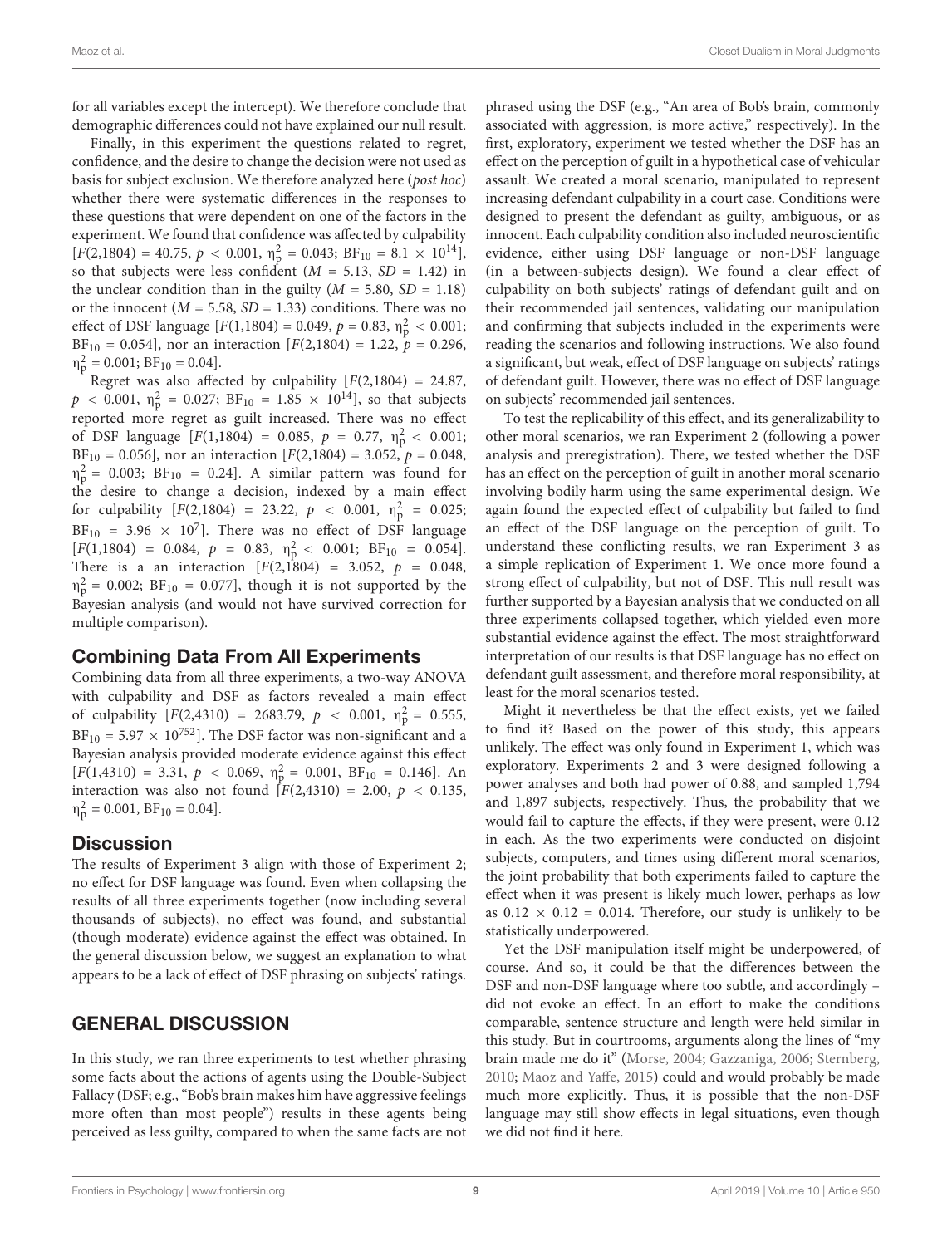Finally, another option is that subjects found the DSF language more confusing than non-DSF language, which might influence their guilt ratings. Indeed, we previously claimed that DSF language might not only preserve dualistic intuitions, but also evoke confusion [\(Mudrik and Maoz,](#page-12-13) [2014\)](#page-12-13). If this was the case, this could have been reflected in the exclusion of more subjects under the DSF than under the non-DSF condition. Indeed, when comparing the exclusion percentages between the two conditions, DSF tended to be excluded slightly more than non-DSF: not confident of response, 7 vs. 8%; not feeling responsible for outcome, 40.33 vs. 39%; not understand Guilty condition, 25 vs. 25%; not understand innocent condition, 13 vs. 16%; regrets decision, 9 vs. 11.67%; wishes to change decision, 7 vs. 9.67%; and legal knowledge, 31.67 vs. 33.33%; for DSF vs. non-DSF, respectively. However, none of these comparisons was statistically significant (binomial test,  $p > 0.31$ ) for all conditions).

How are we to understand our results then? The results seem quite conclusive: in the scenarios we presented, DSF language had no impact on subjects' assignments of guilt. The results of the first experiment, accordingly, seem to be an example of a falsepositive. Of course, we should not over-interpret null results, and it could still be that we failed to find the effect due to some problem with our methods or design. Thus, we conclude this paper by acknowledging that currently there is no evidence that DSF language affects actual judgments of guilt. However, this does not render our other claims against DSF (see again [Mudrik and Maoz,](#page-12-13) [2014\)](#page-12-13) invalid; conceptually speaking, it is still a confused form of writing, and—perhaps more importantly—it is dualistic in nature. Thus, we still argue that to promote a clearer understanding of the intricate relations between the brain and the conscious self, scientists should avoid DSF writing. Further studies should empirically examine the potential influences of such DSF writing on subjects' comprehension and on their dualistic intuitions.

A final, unrelated, point about our study has to do with the proper interpretation of preregistration studies, especially given the widely discussed 'replication crisis,' both within and outside cognitive neuroscience and psychology [\(Nosek et al.,](#page-12-35) [2015;](#page-12-35) [Munafò et al.,](#page-12-36) [2017\)](#page-12-36). We initially discussed whether to preregister the pilot study we carried out before starting it. Had we done so, instead of treating it as just a pilot study for future replications, we might have concluded that our results bore out our hypothesis, that DSF language makes people appear less guilty. Thus, preregistration by itself is not enough to reduce the chance of obtaining false-positive results and reaching erroneous conclusions. Two further things are worth

### **REFERENCES**

- <span id="page-11-2"></span>Alicke, M. D. (2000). Culpable control and the psychology of blame. Psychol. Bull. 126:556. [doi: 10.1037//0033-2909.126.4.556](https://doi.org/10.1037//0033-2909.126.4.556)
- <span id="page-11-3"></span>Aspinwall, L. G., Brown, T. R., and Tabery, J. (2012). The double-edged sword: does biomechanism increase or decrease judges' sentencing of psychopaths? Science 337, 846–849. [doi: 10.1126/science.121](https://doi.org/10.1126/science.1219569) [9569](https://doi.org/10.1126/science.1219569)

mentioning about this point. One is that preregistration should come together with a power analysis, as we did in Experiments 2 and 3 here. There we know what the probability is of falsepositive and false-negative results. The second is almost trivial, though important: preregistration is no substitute for replication [\(Koole and Lakens,](#page-12-37) [2012;](#page-12-37) [Nosek et al.,](#page-12-38) [2012\)](#page-12-38). An additional methodological note refers to Bayesian analysis as compared with traditional Null Hypothesis Statistical Testing; while the latter indicated a significant result of the DSF manipulation in Experiment 1, the former implied that this result is inconclusive, and if anything – suggested that the data is more consistent with a lack of effect (that is, the null result model was twice as likely than the effect model). As the result of Experiments 2 and 3 indeed suggest that an effect does not exist, this study demonstrates the importance of Bayesian statistics in assessing the obtained effects, or lack thereof [\(Gelman et al.,](#page-12-39) [2014;](#page-12-39) [Kruschke,](#page-12-40) [2014;](#page-12-40) [Vandekerckhove et al.,](#page-12-41) [2018;](#page-12-41) [Wagenmakers et al.,](#page-12-42) [2018\)](#page-12-42).

## ETHICS STATEMENT

This study was carried out in accordance with the recommendations of IRB#15-001094, UCLA IRB North with written informed consent from all subjects. All subjects gave written informed consent in accordance with the Declaration of Helsinki. The protocol was approved by UCLA IRB North.

## AUTHOR CONTRIBUTIONS

UM, JvB, and LM conceived the study and wrote the manuscript. KS and UM ran the experiments and analyzed the results. JvB reanalyzed the results. UM, KS, JvB, and LM commented on the manuscript and revised it.

## FUNDING

This project was partially supported by the Bial Grant 388/2014 and by internal Chapman Funds to UM.

## ACKNOWLEDGMENTS

We thank Gideon Yaffe for his help with the design of these experiments and for various discussions about the interpretation of the results.

- <span id="page-11-4"></span>Austin, W., and Williams, T. A. (1977). A survey of judges' responses to simulated legal cases: research note on sentencing disparity. J. Crim. L. Criminol. 68:306. [doi: 10.2307/1142852](https://doi.org/10.2307/1142852)
- <span id="page-11-1"></span>Bennett, M., and Hacker, P. (2005). Emotion and cortical-subcortical function: conceptual developments. Prog. Neurobiol. 75, 29–52. [doi: 10.1016/j.pneurobio.](https://doi.org/10.1016/j.pneurobio.2004.11.002) [2004.11.002](https://doi.org/10.1016/j.pneurobio.2004.11.002)
- <span id="page-11-0"></span>Caruso, G. (2013). Introduction: Exploring the Illusion of Free Will and Moral Responsibility. Lanham, MD: Lexington Books.